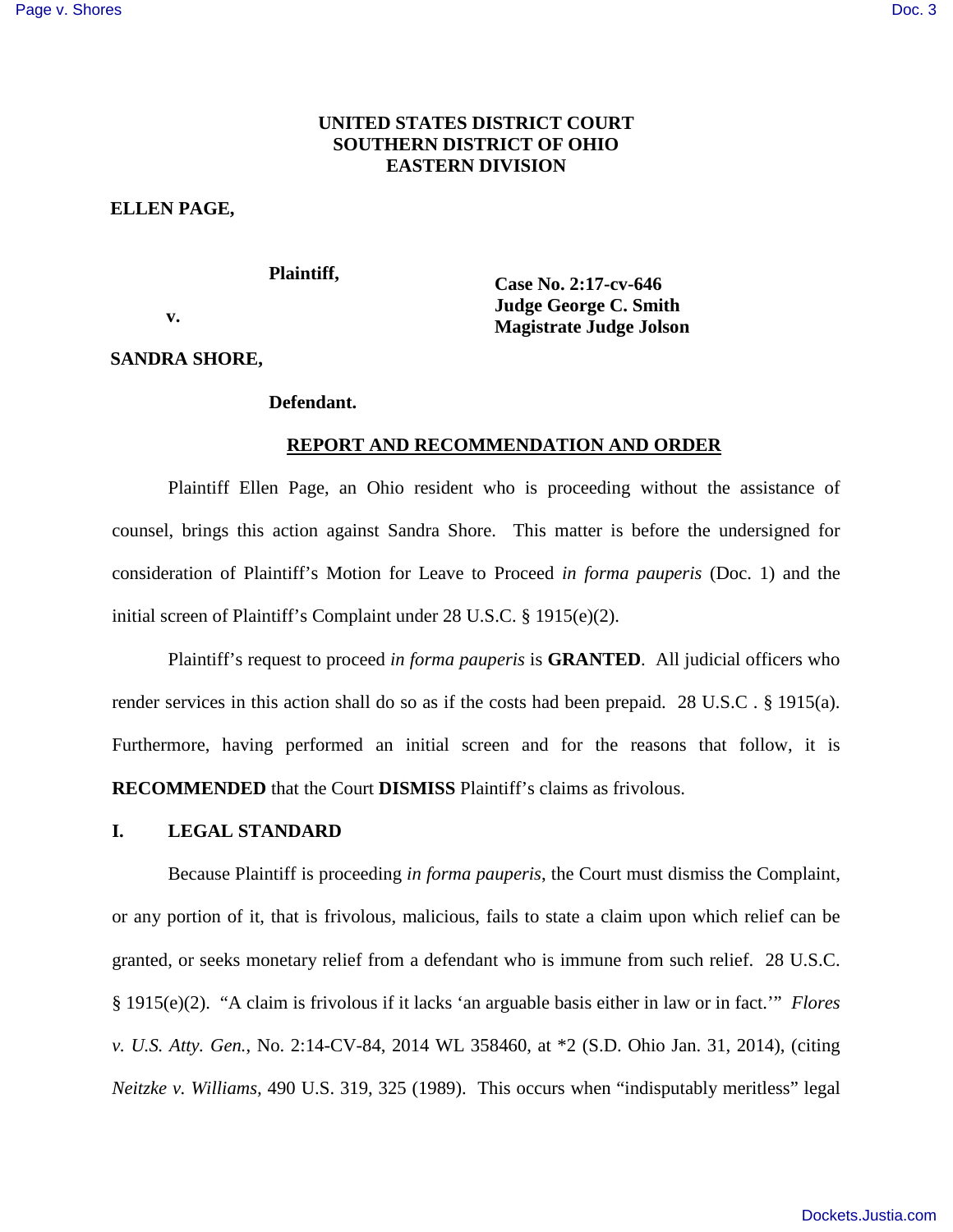theories underlie the complaint, or when a complaint relies on "fantastic or delusional" allegations. *Id.* (citing Neitzke, 490 U.S. at 327–28).

In reviewing a complaint, the Court must construe it in Plaintiff's favor, accept all wellpleaded factual allegations as true, and evaluate whether it contains "enough facts to state a claim to relief that is plausible on its face." *Bell Atl. Corp. v. Twombly*, 550 U.S. 544, 570 (2007). However, a court is not required to accept factual allegations set forth in a complaint as true when such factual allegations are "clearly irrational or wholly incredible." *Ruiz v. Hofbauer,* 325 F. App'x 427, 429–30 (6th Cir. 2009). "A claim has facial plausibility when the plaintiff pleads factual content that allows the court to draw the reasonable inference that the defendant is liable for the misconduct alleged." *Ashcroft v. Iqbal*, 556 U.S. 662, 678 (2009) (citing *Twombly*, 550 U.S. at 556). In sum, although *pro se* complaints are to be construed liberally, *Haines v. Kerner*, 404 U.S. 519, 520 (1972), "basic pleading essentials" are still required. *Wells v. Brown*, 891 F.2d 591, 594 (6th Cir. 1989).

#### **II. DISCUSSION**

Plaintiff's Complaint contains one and a half pages of rambling and incoherent statements. (*See generally* Doc. 1-1). Although portions are slightly illegible, the Court deciphered the Complaint, in its entirety, as follows:

Sandra represented herself as an elder in my life. She did not know me because her friends were outside the house and we never saw each other at school.

Sandra was just like mom in not taking to me, trouble, love, help, guidance, for me. She showed up at the family house on a weekend home from college. I was busy with raising myself and educating myself and I was smart enough to do a good job of it.

Upon showing she required me to go for mental health treatment. This was too early given their guidance attitudes toward me. I was of college age and still not of adult age; legal either.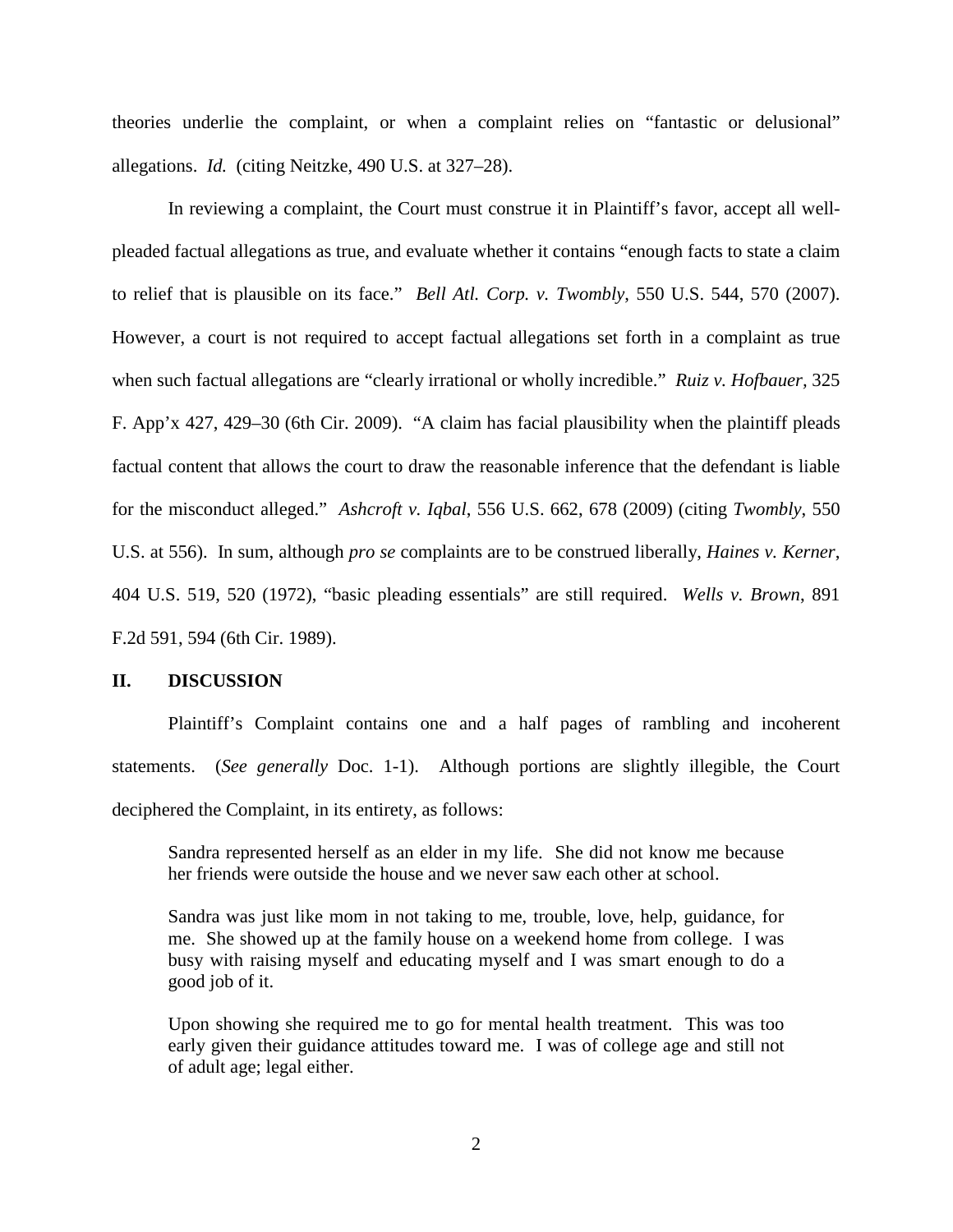This all really did disable me for the chosen career because of the socialization factor. I subsequently made up for this back in family love and socialization. However, she came along years later and hired an attorney to set up a hearing and magistrate and testimony and attorneys. The purpose was to charge me with incompetency and noncompliance. Further, this set him up as guardian as a result of her incompetency and noncompliance charges. This has left me bankrupt.

(Doc. 1-1, 1-3). Plaintiff seeks relief in the form of the Court "secur[ing] all of the Defendant's money for the Plaintiff." (Doc. 1-1 at 4).

Plaintiff's Complaint provides no factual content or context from which the Court could reasonably infer that Defendant violated Plaintiff's rights. *See Vehr v. Ohio Dep't of Parks Recreation Wildlife*, No. 2:13-CV-836, 2013 WL 4679073, at \*2 (S.D. Ohio Aug. 30, 2013). Instead, these allegations rise to the level of being "clearly irrational." *See Flores*, 2014 WL 358460, at \*3. Because Plaintiff's allegations set forth no legal theory and are premised on irrational allegations, the undersigned finds Plaintiff has failed to state a plausible claim for relief. Consequently, it is recommended that this action be dismissed as frivolous.

### **III. CONCLUSION**

Plaintiff's request to proceed *in forma pauperis* is **GRANTED**. However, having performed an initial screen and for the reasons set forth above, it is **RECOMMENDED** that the Court **DISMISS** Plaintiff's Complaint as frivolous.

#### **Procedure on Objections to Report and Recommendation**

If any party objects to this Report and Recommendation, that party may, within fourteen (14) days of the date of this Report, file and serve on all parties written objections to those specific proposed findings or recommendations to which objection is made, together with supporting authority for the objection(s). A Judge of this Court shall make a *de novo* determination of those portions of the Report or specified proposed findings or recommendations to which objection is made. Upon proper objections, a Judge of this Court may accept, reject, or